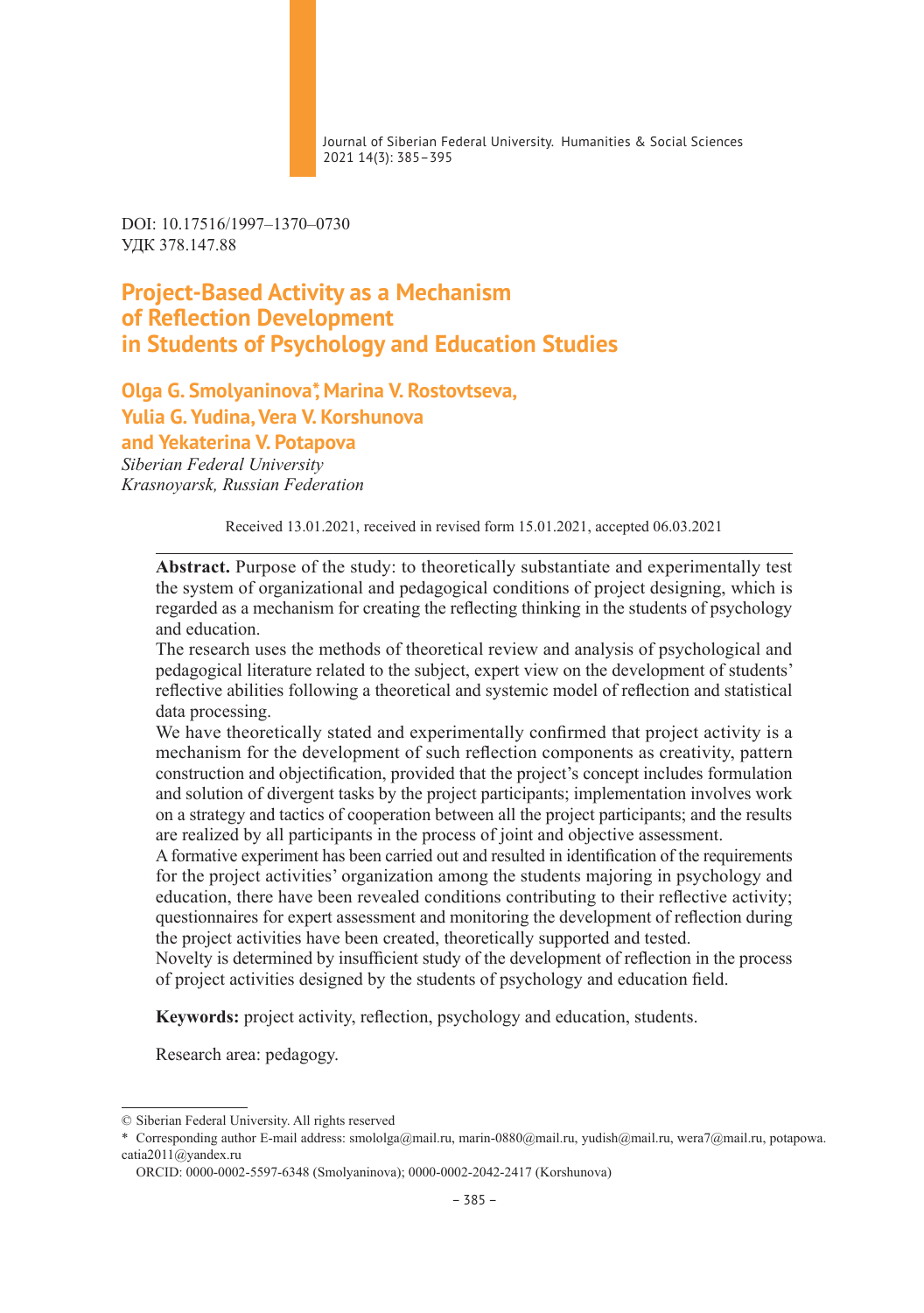Citation: Smolyaninova, O.G., Rostovtseva, M.V., Yudina, Yu.G., Korshunova, V.V., Potapova, Ye.V. (2021). Project-based activity as a mechanism of reflection development in students of psychology and education studies. J. Sib. Fed. Univ. Humanit. Soc. Sci., 14(3), 385–395. DOI: 10.17516/1997–1370– 0730.

# **Проектная деятельность как механизм развития рефлексии студентов психолого-педагогического направления подготовки**

## **О.Г. Смолянинова, М.В. Ростовцева,**

### **Ю.Г. Юдина, В.В. Коршунова, Е.В. Потапова**

*Сибирский федеральный университет Российская Федерация, Красноярск*

> **Аннотация.** Цель исследования – теоретически обосновать и опытноэкспериментально проверить систему организационно-педагогических условий организации проектной деятельности как механизма развития рефлексии студентов психолого-педагогического направления подготовки.

> В исследовании применяли методы теоретического обзора и анализа психологопедагогической литературы в соответствии с предметом исследования, проводили экспертные наблюдения за развитием рефлексии студентов в соответствии с теоретической и системной моделью рефлексии и статистическую обработку полученных результатов наблюдений.

> Теоретически обосновано и опытно-экспериментально подтверждено, что проектная деятельность является механизмом развития таких компонентов рефлексии студентов старших курсов, как креативность, схематизация и объективация, при условии, что замысел проекта включает в себя постановку и решение участниками проекта дивергентных задач, реализация включает в себя разработку стратегии и тактики кооперативного действия между всеми участниками проекта, результаты реализации осознаются всеми участниками в процессе коллективной и объективной оценки происходящего.

> Проведен формирующий эксперимент, результат которого выявление системы требований к организации проектной деятельности студентов психологопедагогического направления подготовки, способствующей развитию их рефлексии. Разработаны, теоретически обоснованы и проверены на практике анкеты для экспертной оценки и мониторинга развития рефлексии в рамках организации проектной деятельности.

> Новизна исследования определяется недостаточной изученностью развития рефлексии в процессе проектной деятельности студентов психологопедагогического направления подготовки.

> **Ключевые слова:** проектная деятельность, рефлексия, психолого-педагогическое направление подготовки, студенты.

Научная специальность: 13.00.00 – педагогические науки.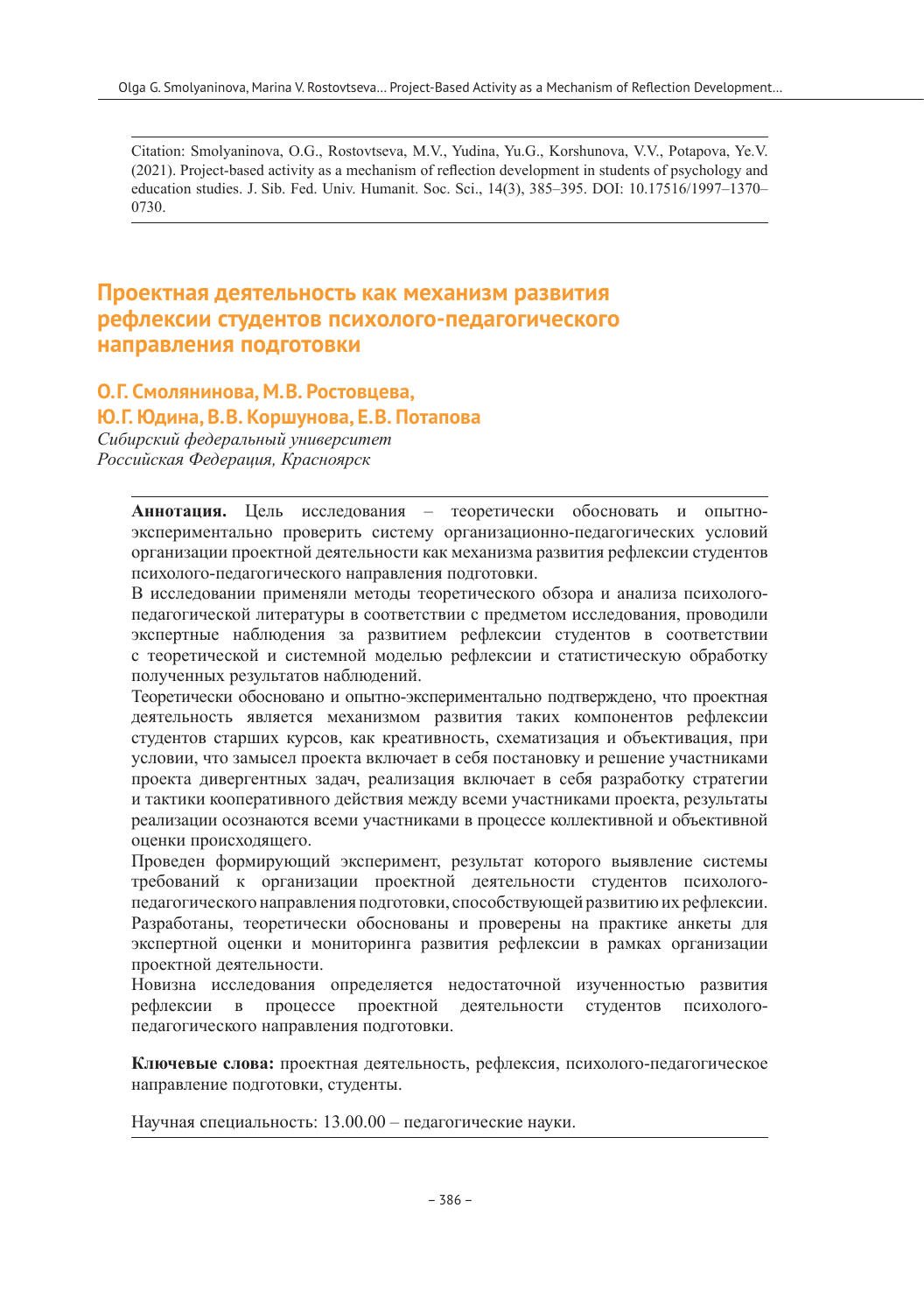#### **Introduction**

In 2010 a team of theorists and practitioners in pedagogy and developmental psychology V.G. Vasiliev, A.K. Lukina, A.F. Luzakova, T.A. Vakhromeeva, O.G. Smolyaninova, V.V. Korshunova, Yu.G. Yudina et al., of the Institute of Pedagogy, Psychology and Sociology, at Federal State Autonomous Educational Institution of Higher Education «Siberian Federal University» proposed main educational courses in psychology and education for both bachelor and master degree.

The training of unique specialists with reflective competence is necessary for conflict preventing and settling in a multicultural educational environment of the Krasnoyarsk Krai, so this task was a priority for the Institute of Pedagogy, Psychology and Sociology. The researches assisted by the master students of psychology and education have been carried out with the financial support of the Russian Foundation for Basic Research, the Research Project 18–013–00528 «The studying of mediation practices in education for interethnic relations harmonization in a multicultural environment».

Today's changing world is highly critical and demanding as regards future specialists. In psychology and education, any professional must be able to organize developmental activities for students, with their special needs in mind, using theoretical approaches alongside with educational standards. A successful graduate must be a master of such competencies that would navigate them in new conditions of a rapidly changing reality. For an educational psychologist, a crucial skill is reflection – the ability not only to know the reasons for one's actions, but also to change their ways of acting, relying on the goals and state of interaction.

To form that reflective competence, one must build a special activity, since only that way makes it possible to organize its reflection. In our observation, a project activity is the most effective for that, as it provides for discovering and constructing new ways of action for oneself, and not receive them ready-made. The project thinking enables people to correlate their ideas, implementation and results.

I. A. Kolesnikova (2015) states that a project is now considered as a special kind of mental activity. The practice of social systems projecting under the methodology of mental activity systems (I. N. Semyonov (2002), V. M. Rozin (2002), G. P. Shchedrovitsky (2002), V. A. Petrovsky (2002), L. G. Peterson (2016); project implementation as a management procedure (I. V. Bestuzhev-Lada (2003), R. V. Len'kov (2018), L. A. Dolmatova (2016) has pushed the project methodology to education (Yu. V. Gromyko (1997), V.I. Slobodchikov (2000). We have also reviewed the works of theorists and practitioners – G.I. Utkina (2017), A. V. Bagachuk (2013), M. K. Getmanskaya (2015), N. A. Zagranichnaya (2012), F. K. Zainullina (2016), E. F. Zeer (2013), D. A. Krylov (2016), B.R. Mandel (2018), S. A. Perekalsky (2018), G. N. Popova (2014), E. A. Smagina (2015), who study the application of project method for the development of professional competencies in students and adults. Such analysis of studies in psychology and education has revealed that there is a lack in researches on how the project activities contribute to the crucial ability of a people-oriented specialist – the ability to reflect.

All this makes the point of project activity seen as a mechanism for the development of reflection in students of psychology and education even more topical.

#### **Methodology**

As we believe, the project activity of students is a mechanism which helps to develop their reflection on the condition that:

• concept helps the participants to form and solve divergent tasks;

implementation involves a design of strategy and tactics for cooperation between all the participants;

• process, results and prospects of the project are understood by all the participants during collective and objective assessment of their performance.

Using the above-done theoretical review, as well as comprehensive research experience in humanities, we are keen to ground our research hypothesis.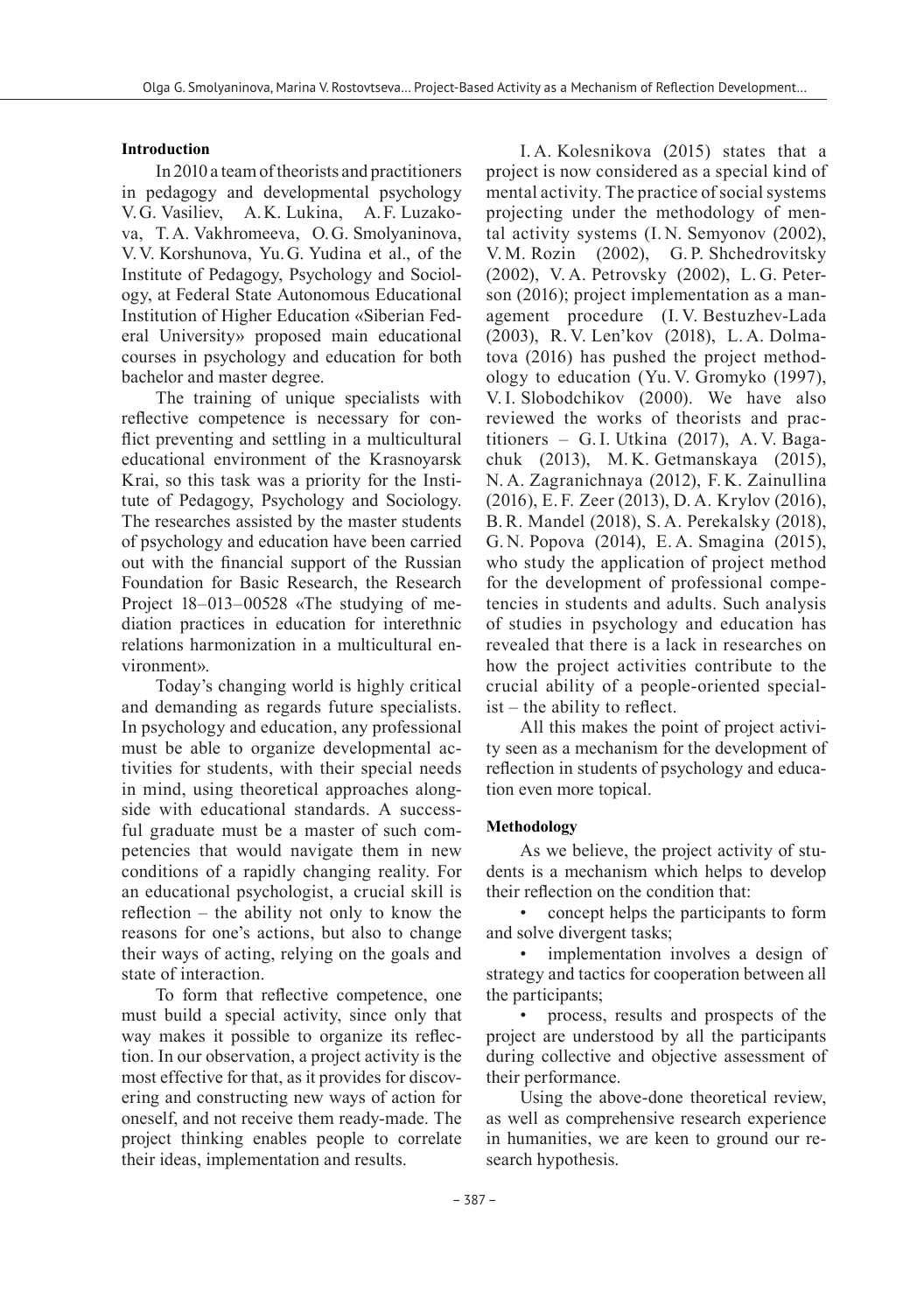The situation with varying degree of «uncertainty created by different problems stimulates creative activity, since their solution involves the search for different approaches, even the most incredible options» (Safonova, 2017). This means that students can construct their own ideas of task's staging and solutions by interacting with the others. Due to uncertainty and that there are different ways of solving the problems, various challenges encourage participants to build communication. Thus, to find a solution, a cooperation between the participants is necessary, since it is impossible to work otherwise.

As the project on a certain problem formulation and solution ends, it is necessary to record its implementation results and to correlate them with the intention. An inter-discussion of the results helps the participants to mark obstacles and ways to overcome them, the organizer receives feedback from both project participants and experts, which allows assessing one's own activities.

Then, there is the obvious question: how do the above conditions contribute to the development of students' reflection? The review of the works by A.A. Bekhoyeva (2017), N.B. Koroleva (2015), V.G. Vasiliev, Yu.G. Yudina (2014), O.S. Raskolovskaya (2018), V.N. Raskalinos (2017)., V.K. Ryabtsev (2018), A. Yu. Ustyuzhina (2019), M.A. Chen (2019), B. Christine (2019), L.E. Ferguson (2017), N. Fernandez (2014), L. Kohlberg (2002), D.B. Miele (2017), K.E. Stanovich (2015), B. Williams (2001) reveals that the understanding of reflection should be systemic, represent a set of reflective actions, which is mastered in project activities. In our research, we follow N.V. Galkina (1987), who models reflection as a system for mastering one's activity, creative attitude to it, its design, pattern construction and objectification. The above settings for organizing project activities become a mechanism for the students to master this system of reflective actions.

Divergent tasks' design requires an active position from the project organizer, who acts as a scriptwriter and a specialist in search for their solution, thereby providing an opportunity to master a skill of organizing their own and others' activities. In designing a solution for different problems, the organizers, together with their teachers, forecast possible ways out and tools to be found by the project participants, and, therefore, they master the project aspect of activity. The search for possible non-standard solutions to the problems and the correspondent forecasting enables creativity in reflection both among the organizers and participants. Pattern construction enables students to develop and test the strategy and tactics in solving the problem as a certain logical work-scheme with hunting for the participants. As the project for setting and solving divergent tasks ends, a reflective procedure between the project developers, participants and experts is organized: it opens an impartial assessment of individual activities, as well as recording some educational results and discovering achievements and difficulties on the way of solving it. Upon this, a collective reflective procedure helps to develop objectification.

We have just described in brief the theoretical basis for our research hypothesis, that brings us further to test it. But first, let us understand the experiment's structure.

As part of bachelors and masters' educational and professional internship in psychology and pedagogy, we have been organizing a Festival of trainings «Development and Creativity» for two years. The festival is targeted at the students of high schools (which specialise in pedagogy and psychology), junior bachelors and masters in psychology and education. The hosts of the Festival are senior students. Through the course of «Reflexive workshops», two months before the Festival, the senior students are developing their own project on setting and solving different problems.

At the start and the end of the project, the organizers filled up personal questionnaires, aimed at revealing the level of development of the structural components of reflection. The questionnaire included 26 questions, grouped by the reflection aspects: mastering one's profession, design, pattern construction, objectification and creativity. Next when the sites of the Festival stopped working, the mentors started a brainstorming session with the participants and experts on the results; they wrote a reflexive essay, in which they were describing to what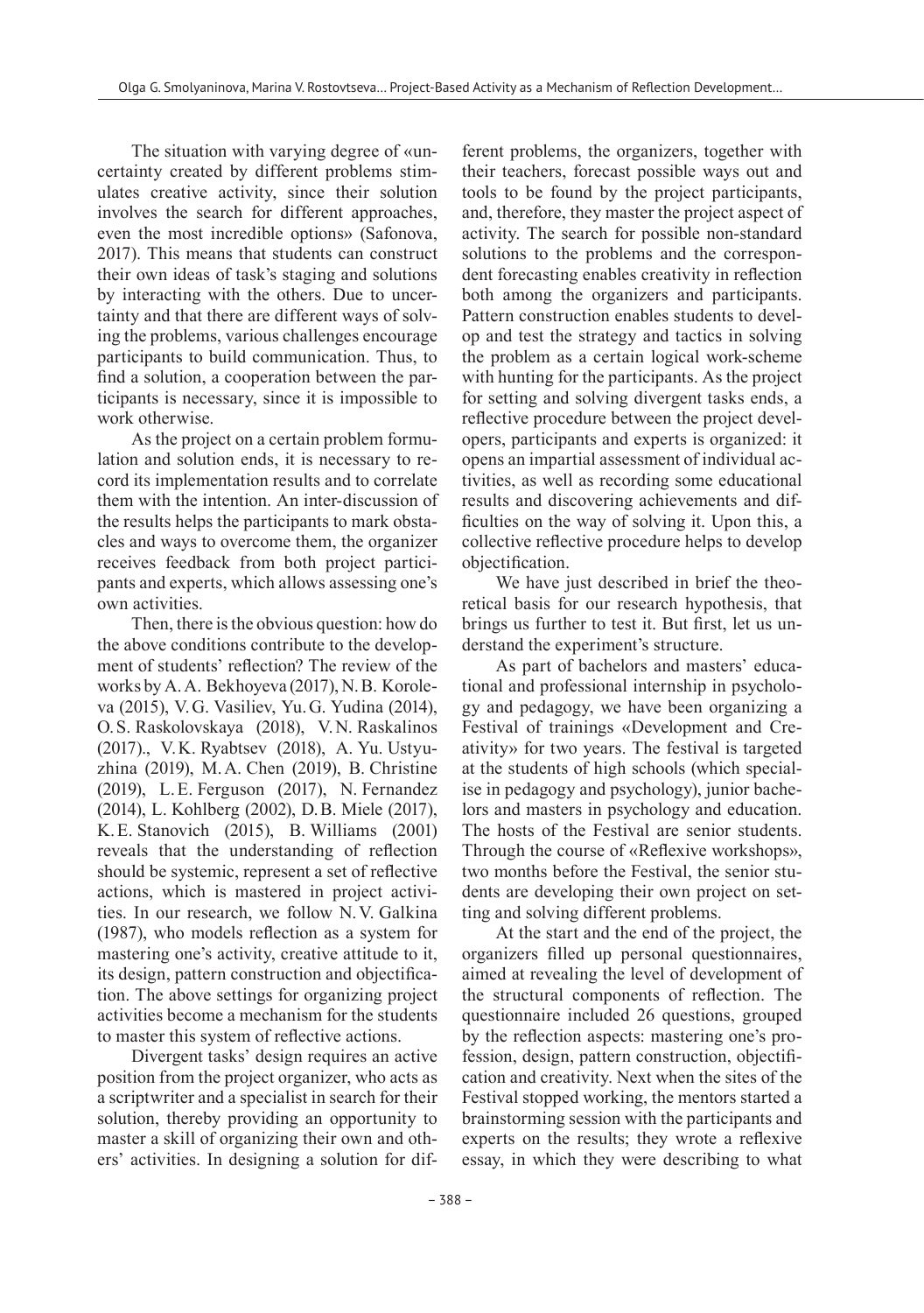extent they managed to realize the idea, what challenges they faced, performing the project, what achievements they obtained, how the findings relate to the concept correlated with the project. The structure of essay was also designed in advance, based on a multi-component reflection model by N.V. Galkina. The works were then assessed by the experts (teachers), who gave marks for each structural component of reflection to the student – organizer – before and after.

There are some examples of different problems, setting and solving of which was organized by the senior students. On «Time management» site the participants were asked to create an organizational map of the means required for efficient time management; «Storytelling» was aimed at working out and presenting one's own life story according to the principles of storytelling; on «Mnemonics» the participants were to discover new ways of memorization, using the principles of mnemonics; on «Save the Unicorn» they were going to develop a team strategy and tactics to solve the problem of maximizing one's profit, without posing any harm to living creatures, i. e. unicorns; on «Tags» – to master the skills of non-verbal communication and tackle certain questions by using them.

The two-year sampling involved 36 senior students of bachelor and master's degrees in psychology and education. The research results have been statistically processed using the  $\chi$ 2 measure.

### **Findings**

In assessing «the efficiency of the requirements proposed for the organization of project

activities as a mechanism for development of reflection, we will consider the data obtained from the students' questionnaires before and after the events, as well as expert assessments» (Yudina, Belova, Dreitser, 2020).

Table 1 shows the data on the dynamics of reflection components development, got from the assessments of the students (organizers) and experts. Namely, there are mastering the profession (MP), and construction component (CC), pattern construction component (PC), objectification component (OC) and creativity (C). Regarding the information in student questionnaires and expert assessments taken before and after the sites, the organizers (students) were marked with low, medium or high levels in certain reflection components. Next, we have observed the amount of positive, zero and negative shifts in the reflection components development when transferring from project defence (before) to its implementation (after).

Relying on Table 1, Fig. 1 presents the data on the number of positive shifts among students and experts – to compare their assessments and to determine whether there is a statistically significant difference between them or not.

In Fig. 1, the black curve shows the experts' assessment of positive shifts in the reflection components in experts, while the grey one – the students' assessment. A sample of 36 students is organized vertically, and the reflection components are located along the horizontal axis: mastering the profession (MP), and construction component (CC), pattern construction component (PC), objectification component (OC) and creativity (C).

Table 1. Dynamics of reflection components development measured by the students and experts responds before/after the activities on the sites

| Respondents                      | <b>STUDENT</b> |    |    | <b>EXPERT</b> |    |    |    |    |    |     |
|----------------------------------|----------------|----|----|---------------|----|----|----|----|----|-----|
| Indicators/reflection components | <b>MP</b>      | CC | PC | ОC            | C  | MP | CC | PС | ОC | ⌒   |
| Positive shift (people)          |                |    | 30 | 24            | 32 | 8  |    | 28 | 22 | 2.7 |
| Zero shift (people)              | 27             | 30 | ∍  | b             |    | 20 | 28 | 6  | 10 |     |
| Negative shift (people)          | Q              |    |    | 6             |    | 8  |    |    |    |     |
| Total sample (people)            | 36             | 36 | 36 | 36            | 36 | 36 | 36 | 36 | 36 | 36  |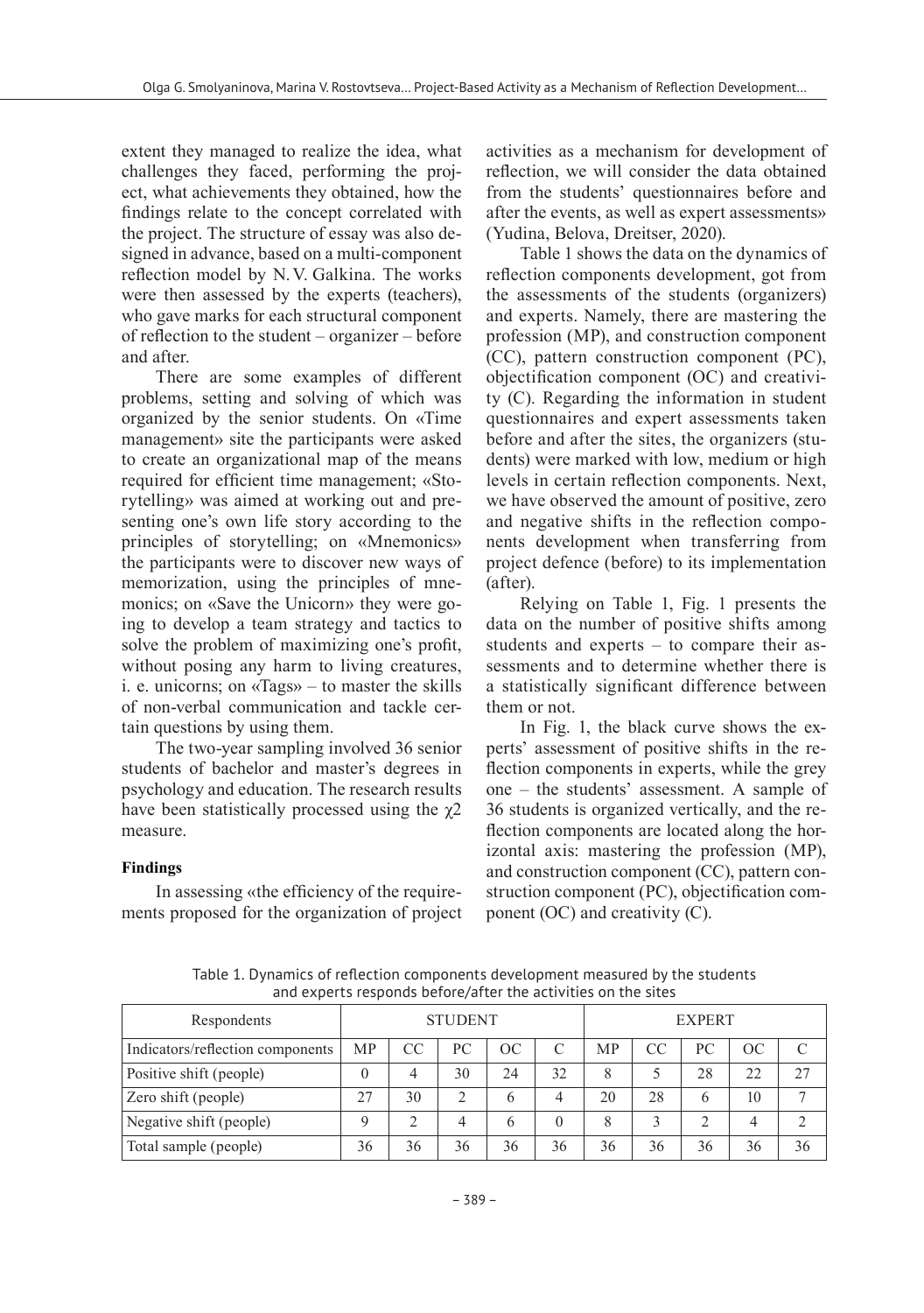

Fig. 1. Positive shifts in reflection components development

Let us formulate some statistical hypotheses:

 $H<sub>0</sub>$ : students do not have statistically significant differences in the number of positive shifts in the reflection components development in comparison with the experts.

 $H<sub>1</sub>$ : students have statistically significant differences in the number of positive shifts in the reflection components development in comparison with the experts.

In Table 2, let us enlist the results of data statistical processing done by the means of the χ2 measures.

Degrees of freedom are  $(5-1)$   $(2-1) = 4$ . According to the table of values, if  $\alpha = 0.05$ , then  $9.12 < 9.488$ , i. e.,  $\chi$ 2 emp.  $\langle \chi$ 2 rc. Thus,  $H<sub>0</sub>$  is accepted. The students have no statistically significant differences in the number of positive shifts in the reflection components development in comparison with the experts' assessments.

Also, regarding the data in Table 1, we have built the graphs and tables for zero and negative shifts. According to the table with the  $γ2$  measure, if  $α = 0.05$  for zero shifts, then 4, 908 < 9.488, i. e.,  $\chi$ 2 emp. < $\chi$ 2rc., and for negative shifts  $3.293 < 9.488$ , i. e.,  $\chi$ 2 emp.  $\langle \chi$ 2rc. This means that students do not have statistically significant differences in the number of zero and negative shifts in the reflection components development. Thus, the analysis has shown an inter-expert reliability or observer reliability and can be then trusted due to an appropriate theoretical basis – multi-component model of reflection by N.V. Galkina, who produced a questionnaire for assessing the dynamics (students) and reflective essay (experts).

Since there is no statistically significant difference between these assessments, indeed, there is a high correlation between them, it is enough to consider just one type, e. g., the students. Based on Table 1, Table 2 includes the

| Respondent      | Components    | Empirical<br>frequency n <sub>i</sub> | Theoretical<br>frequency ň | $(n_i - \check{n}_i)^2$ | $(n_i - \check{n}_i)^2$ : $\check{n}_i$ |
|-----------------|---------------|---------------------------------------|----------------------------|-------------------------|-----------------------------------------|
| <b>STUDENTS</b> | <b>PM</b>     | 0                                     | 4                          | 16                      | $\overline{4}$                          |
|                 | CC            | $\overline{4}$                        | 4,5                        | 0,25                    | 0,06                                    |
|                 | PC            | 30                                    | 29                         |                         | 0,03                                    |
|                 | OC            | 24                                    | 23                         |                         | 0.04                                    |
|                 | $\mathcal{C}$ | 32                                    | 29,5                       | 6,25                    | 0,21                                    |
| <b>EXPERTS</b>  | <b>PM</b>     | 8                                     | $\overline{4}$             | 16                      | $\overline{4}$                          |
|                 | CC            | 5                                     | 4,5                        | 2,25                    | 0,5                                     |
|                 | PC            | 28                                    | 29                         |                         | 0,03                                    |
|                 | OC            | 22                                    | 23                         |                         | 0.04                                    |
|                 | $\mathcal{C}$ | 27                                    | 29,5                       | 6,25                    | 0,21                                    |
| Total           |               | 180                                   | 180                        |                         | 9,12                                    |

Table 2. Statistic processing of the number of positive shifts before/after the sites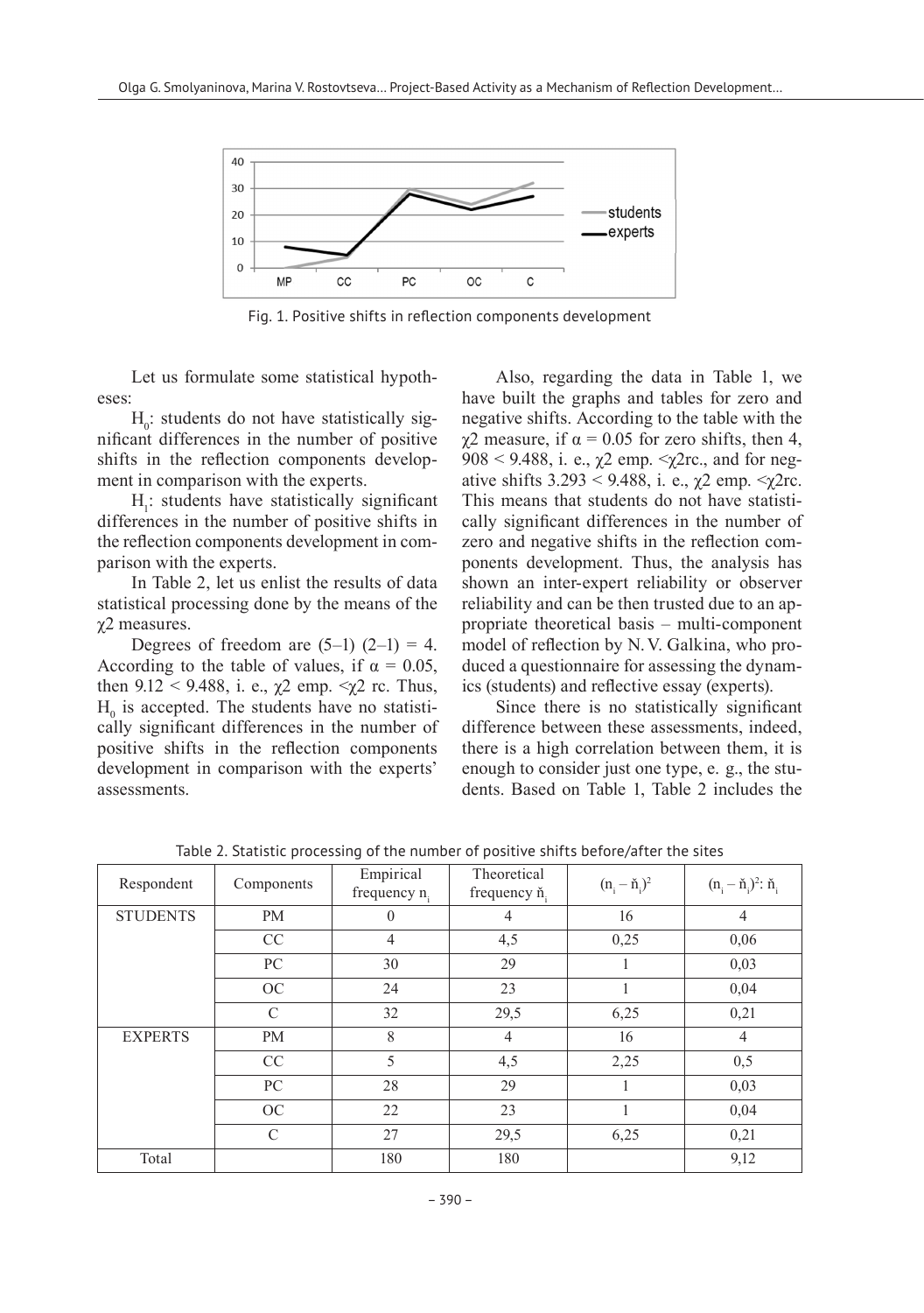| Effects / Reflection components | Pattern<br>construction<br>component $(PC)$ | Objectivation<br>component (OC) | Creativity $(C)$ | Total<br>(approximate)<br>average value) |
|---------------------------------|---------------------------------------------|---------------------------------|------------------|------------------------------------------|
| «Effect»: positive shift        | $30(83\%)$                                  | 24(67%)                         | 32 $(89\%$       | $29(81\%)$                               |
| «No effect»: /negative shift    | $6(17\%)$                                   | $12(33\%)$                      | 4 $(11 \%)$      | $7(19\%)$                                |
| Sampling – people $(\% )$       | 36 (100 $\%$ )                              | $36(100\%)$                     | 36 (100 $\%$ )   | 36 (100 $\%$ )                           |

Table 3. Positive shifts in reflection development by students' assessments

results for the reflection components with positive dynamics.

Table 3 shows us the number of positive shifts in the development of such components as pattern construction; indicators of objectification and creativity are almost 4 times higher than the sum of zero and negative shifts, which proves the statistical significance of such positive dynamics. Mastering of profession and construction component statistically remain the same: this can be seen both from the data in Table 1 and Fig. 1. Are there any explanations for that?

As the students' results show, the MP component has not changed, while the expert assessments demonstrate a slight increase (8 people out of 36, Fig. 1). It can be reasoned by the fact that the site was designed in advance: the students understood the logic of organizing activities and confidently implemented it in real life. According to the experts, a small part of the students was able to strengthen themselves in this way, by finding interesting and never-made-before solutions during the site.

The construction component (CC) has remained largely the same. This suggests that the concept was designed together with the teachers before the site; the idea was realized during the festival and nobody thought over the concept at that time. And indeed, this was impossible, since redesign can take place only after the project is implemented and fully comprehended by the students.

Creativity (C) has demonstrated a statistic leap, which confirms the possibility of realizing initiatives and deeply understanding them, as the students developed and implemented their own project, and the experts confirmed this.

Pattern construction (PC) has become significantly higher after the site was done. That

supports the idea that in the questionnaires, the organizers could split their own activities into structural elements and, while reflexing, present them as a diagram, and the experts confirmed this in their assessment.

Objectification (OC) has also changed, since the participants began to more clearly and objectively evaluate their project and its implementation after the site, which is also seen from the experts' assessments.

#### **Discussion**

The modern world is changing fast, thereby creating uncertainty in the future. New technologies influence the labour market, so it is not enough to learn just a narrow major of study. One must be able to stay in tune with changing environment and possess universal competencies, one of which is reflection. This skill provides an opportunity to adapt to shifts. Thus, in the learning process, students need to master the ability to reflect. Since it allows one to be aware of the actions done, to change activities accordingly, and gives an opportunity to create new ways of action that will be effective when applied to any new situation.

Among the above-reviewed foreign researches, the importance of reflection for effective professional development is emphasized by V. Christine (2019), who analyses the processes of professional development in young entrepreneurs. V. Williams (2001) argues and theoretically grounds that «the development of reflection should be inextricably linked with professional development and can develop through an active, repetitive and guided practice». L.E. Ferguson (2017) considers the importance of reflection development in pedagogy as an «internal dialogue», which permits correlating the goals of teaching with the way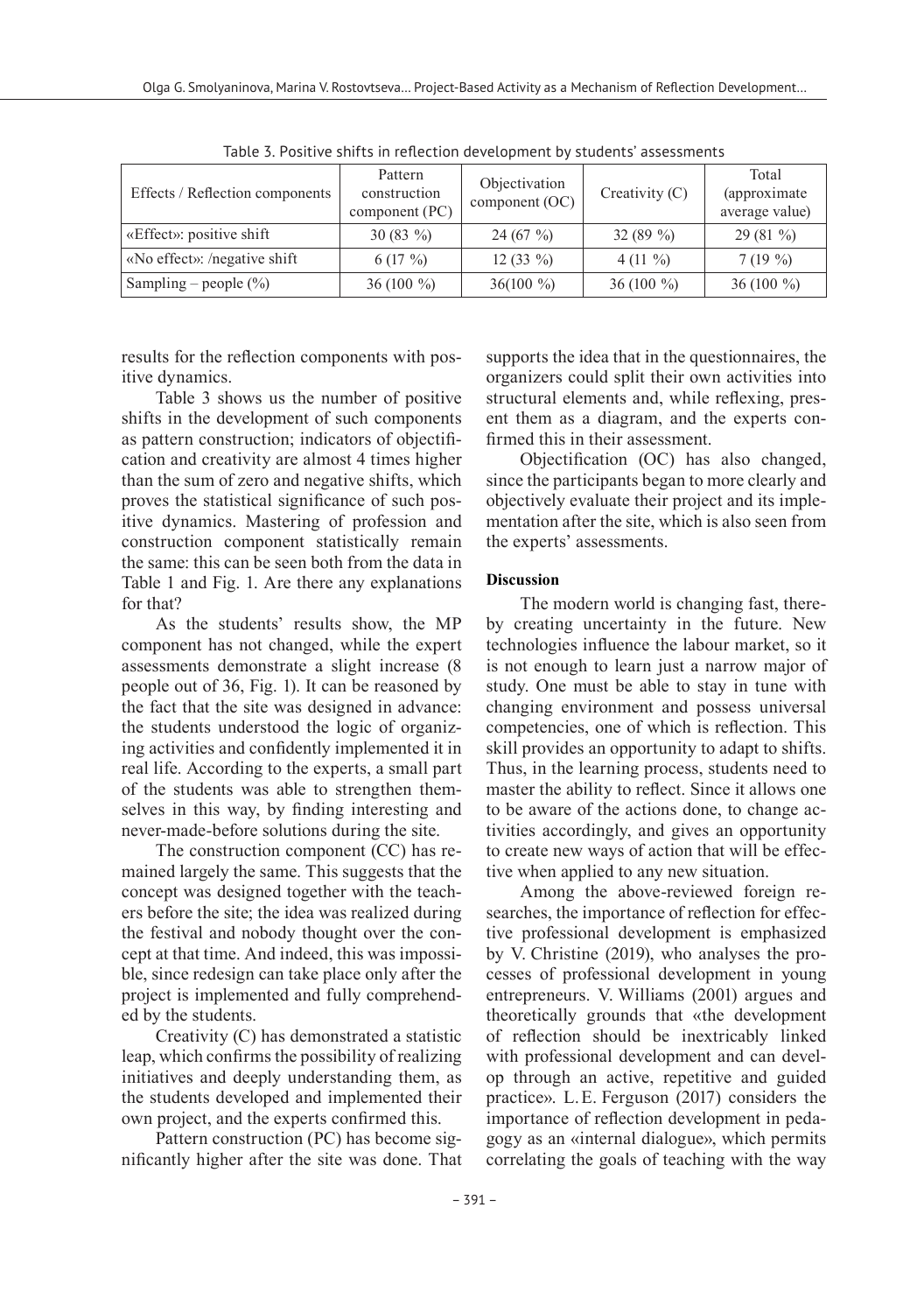of teaching and the context – aims of schools, community and parents. The importance of reflective thinking for the students' development is also emphasized in the works of R.E Silver (2016), P.C. Abrami (2015). Evidently, the role of developing students' reflection during the internship is marked by the international scientific community, both theorists and practitioners. However, the question of how to measure the formation of students' reflection remains unresolved, since this does not meet standard assessment procedures. This problem is especially revealed in his article by K.E. Stanovich (2016), who concludes that there are still no tools for measuring heuristic, reflective, rational, predictive features of thinking, and intelligence tests do not provide this.

The importance of considering the systemic and multicomponent structure of reflection is validated by the results of recent international studies by P.A. Alexander (2017), F.C. Feucht (2017). The Russian scientists – theorists and methodologists – also consider reflection as a systemic and linking feature that provides transitions in thinking and communication between people in the process of setting and solving research and applied problems (V.M. Rozin (2002), G.P Shchedrovitsky (2002), V.A. Petrovsky (2002)). But the analysis of reflection components formation is still poorly understood.

The scientific novelty of this research lies in creating a method for analyzing the reflection development in students relying on the multi-component and system model of reflection by N.V. Galkina. Thus, our method has a construct validity. Based on the results of the experimental work, the method for analyzing the reflection components development has been tested in the project activities of students and passed an expert assessment, which meets the requirements of inter-expert reliability.

The issues of project learning, treated as a modern and in-demand, are widely addressed in foreign studies. In recent studies, T. Markham, J. Larmer, J. Ravitz (2003), R.J. Newell (2003), J.R. Savery (2006), D.F Wood (2003) discuss the possibilities and results of PBL (Project based learning). Regarding the current review on the findings, we have concluded that PBL

training is aimed at creating a final product by students and demonstrating it, and this is where it all ends. But this limits the opportunities for professional development and training of students, since the development stage is provided only after the students rethink the process and the results of the project. This is verified by a recent study by M.A. Chen (2019), which proves the use of «reflective procedures in the process of educational design significantly improves students' results». In this work, we have included reflective procedures both in the project's setting and implementation, and in redesigning and shaping new tasks. To ensure the students' individuality in project activities, we have asked our students to use divergent problems that are everything but ready-made and unambiguous. These tasks require students to reflect on their own knowledge and reasons for a successful solution.

Ultimately, in this study, we have set and solved an integrated research task that is relevant for the modern foreign and national psychology and pedagogics, i. e., «how, in the process of developing and implementing students' projects, one can ensure a multicomponent structure of reflection and confirm this with an appropriate analysis?»

We theoretically substantiated and experimentally tested the system of organizational requirements for the students' project activities in developing their creativity, pattern construction and objectification as reflection components:

‒ a project for setting and solving different problems proposed by the senior students;

‒ project implementation as joint search activities of project participants in order to effectively solve the various tasks set by the senior students;

‒ reflection in cooperation with the project participants and experts after the project has finished for an integrated and objective assessment of the process, project results and its prospects.

Regarding the results of the experimental work, we have revealed a statistically significant positive dynamics in the development of such reflection components as creativity, pattern construction and objectification. This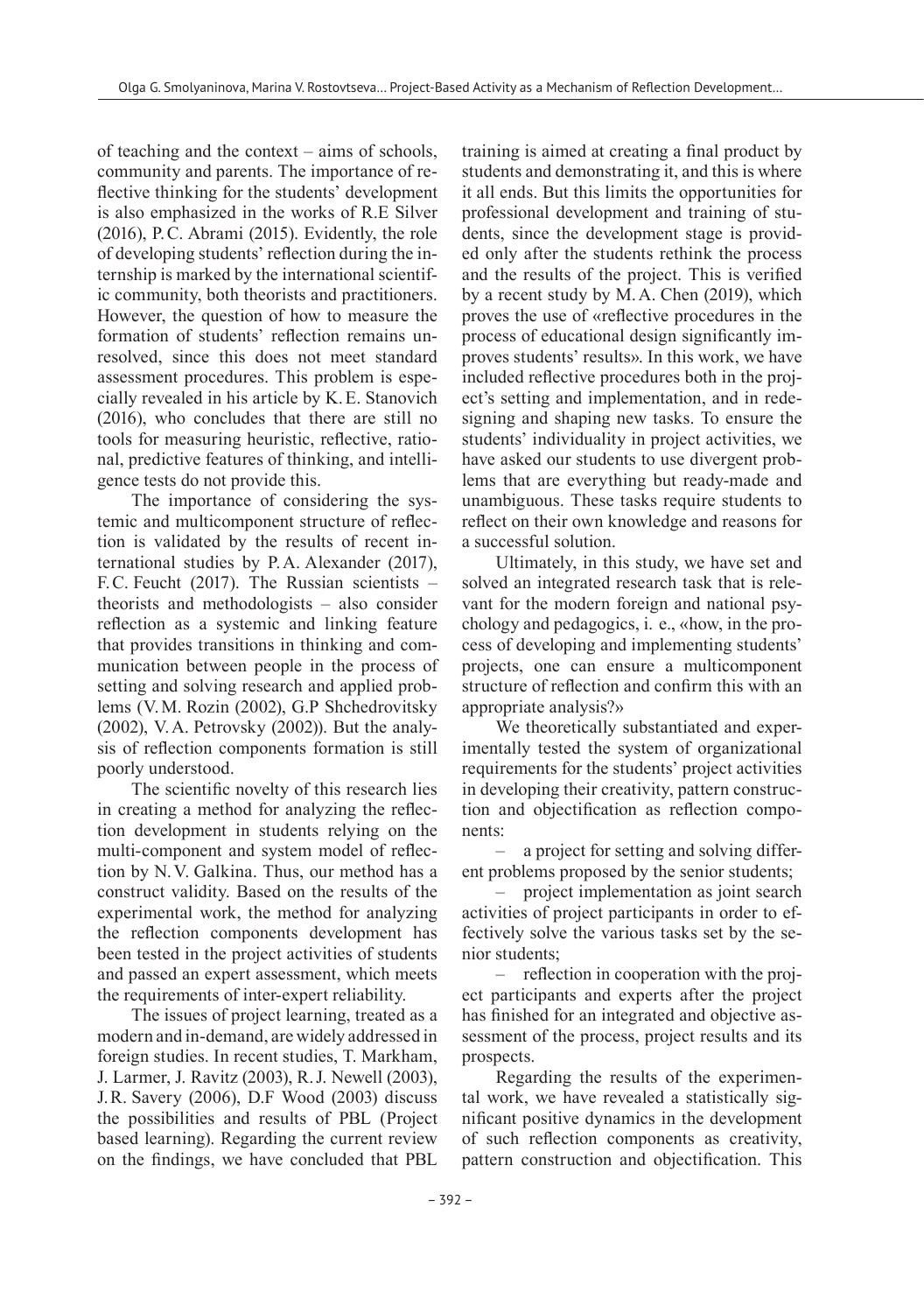suggests that the development and implementation of a project for setting and solving different problems are individual processes that allow the students to discover new things in their profession, to show their creativity – this is evidenced by their increased creativity. The development and implementation of the project were organized in such a way that it enabled the students to decompose their own activities for themselves and for the participants following a certain logical scheme, and this led to a leap in the pattern construction component. And awareness of their own difficulties and achievements, joint assessment of the results caused them to objectify their action, that is, to look at themselves from above and conduct an impartial analysis of their actions, which ensured higher objectification.

#### **Conclusion**

Reflection means a tool for changing students' own activities, a basis for mastering

their profession; it has a multicomponent structure with the following components: mastering the profession, construction of creativity and patterns, and objectification. According to the research results, an effective activity for the development of such reflection components as creativity, pattern construction, and objectification in senior students of psychology and pedagogics is project activity, which is seen as a joint setting and solution of different tasks. Now, we come to formulate the questions for further research: what are the requirements for the project's content in junior students, that can help to develop reflection in them; what reflection components can be mastered better in the process of their project activities. We believe that junior students can only be participants in the implementation of someone's project and can design their own search, creative actions within this project. But to verify this assumption, a theoretical justification and organization of new experimental work is required.

#### **References**

Abrami, P.C. (2015). Strategies for Teaching Students to Think Critically: A Meta-Analysis. In *Review of Educational Research*, 85 (2), 275–314.

Alexander, P.A. (2017). Reflection and Reflexivity in Practice Versus in Theory: Challenges of Conceptualization, Complexity, and Competence. In *Educational Psychologist*, 52 (4), 307–314.

Bagachuk, A.V. (2013). *Organization of Project Activities in Future Teachers of Mathematics: monograph*. Krasnoyarsk State Pedagogical University.

Bekhoyeva, A.A. (2017). Designing a Program for the Development of Professional and Pedagogical Reflection of Future Teachers Based on Reflexive-Activity Approach. In *National Psychological Journal,* 1, 56–63.

Bestuzhev-Lada, I.V. (2003). *Social Forecasting*. Russian Pedagogical Society.

Chen, M.A. (2019). A reflective thinking–promoting approach to enhancing graduate students' flipped learning engagement, participation behaviors, reflective thinking and project learning outcomes. In *British Journal of Educational Technology*, 50(5), 2288–2307.

Christine, B. (2019). Does Reflection Help Students to Develop Entrepreneurial Capabilities? In *Small Business Management*, 57(3), 1157–1171.

Dolmatova, L.A. (2016). Methodology and Conditions for Project Culture Development in Teachers on the «Knowledge Management» basis. In *Journal of Saint-Petersburg Juridical Academy*, 2 (31), 122–128.

Ferguson, L.E. (2017). Changing Teachers' Epistemic Cognition: A New Conceptual Framework for Epistemic Reflexivity. In *Educational Psychologist*, 52 (4), 242–252.

Fernandez, N. (2014). What is Reflection? A Conceptual Analysis of Major Definitions and a Proposal of a Five–Component Model. In *British Journal of Educational Technology*, 48(12), 1176–1189.

Feucht, F.C. (2017). Moving Beyond Reflection: Reflexivity and Epistemic Cognition in Teaching and Teacher Education. In *Educational Psychologist*, 52 (4), 234–241.

Galkina, N.V. (1987). The Problem of Psychological Functions of Reflection in Game Learning. In *Game Modeling: Methodology and Practice*, 1, 38–48.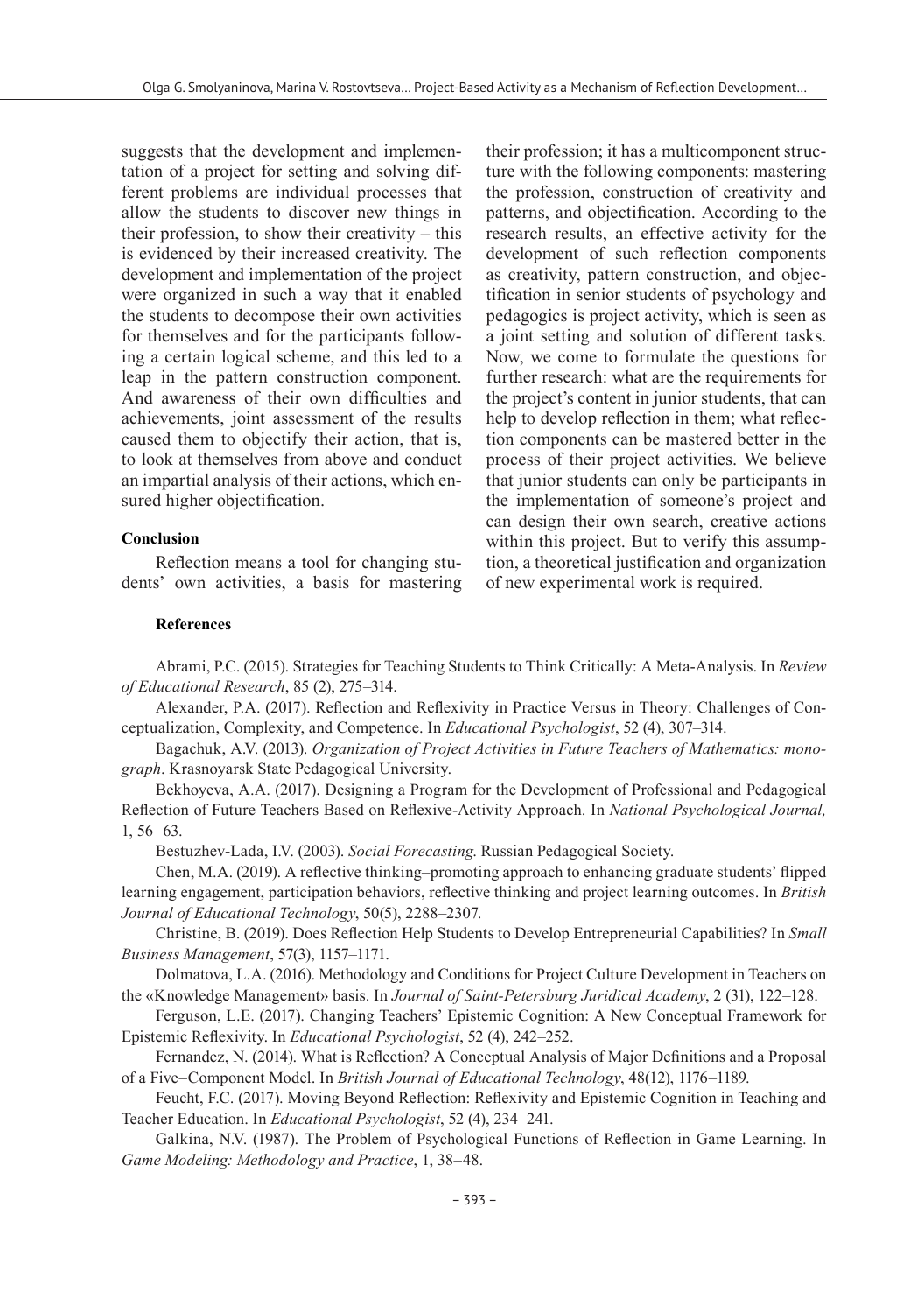Getmanskaya, M.K. (2015). Psychological and Age-Related Characteristics of the Process of Teaching Adults. In *Pedagogical Skill and Pedagogical Technologies*, 2, 83–87.

Gromyko, Yu.V. (1997). *Project Consciousness: Guidelines for Programming and Projecting in Education for Strategic Management Systems*. Paideia.

Kohlberg, L. (2002). Development as the Aim of Education. In *Harvard Educational Review*, 4, 449– 496.

Kolesnikova, I.A. (2015). Pedagogical questions about a man of future. In *Lifelong Learning – 21st century,* 2 (10).

Koroleva, N.B. (2015). The Role of Reflection in the Development of a Culture of Joint Creativity. In *Azimuth of Scientific Research: Pedagogy and Psychology*, 4 (13), 120–123.

Krylov, D.A. (2016). Project and Technological Culture of a Teacher: Actualization Factors, Essence of the Phenomenon, Conceptual Ideas and Possible Models for Content Implementation. In *Modern Science-Intensive Technologies*, 2 (2), 334–341.

Len'kov, R.V. (2018). Social Projecting as an Issue of Socio-Managerial Discourse. In *Scientific Findings: Sociology and Management*, 4 (4).

Mandel, B.R. (2018). *Fundamentals of Project Activity: Textbook for College Students*. Direct-Media. Markham, T., Larmer, J., Ravitz, J. (2003). *Project Based Learning Handbook: A Guide to Standards Focused Project Based Learning for Middle and High School Teachers (2nd ed.)*. The Buck Institute for Education.

Miele, D.B. (2017). Students' Thinking About Effort and Ability: The Role of Developmental, Contextual, and Individual Difference Factors. In *Review of Educational Research*, 87(4), 707–735.

Newell, R.J. (2003). *Passion for Learning: How Project-Based Learning Meets the Needs of 21st Century Students*. Rowman & Littlefield Education.

Perekalsky, S.A. (2018). Basic Principles of Project Activities Organization in Students Training in Specialized Pedagogical Classes for Innovative Activities. In *Pedagogical Training and Science*, 3, 54–59.

Peterson, L.G. (2016). Activity and System Activity Approaches: Methodology and Experience. In *Pedagogical Journal of Perm'*, 8, 11–19.

Petrovsky, V.A. (2002). Event Transcription of Reflective Processes. In *Reflexive process and control: International Interdisciplinary Scientific and Practical Journal,* 1, 51.

Popova, G.N. (2014). Professional Tests as a Means of Forming an Informed Choice for Teacher's Profession. In *Professional Education in Russia and Abroad*, 2 (14), 52–55.

Raskalinosv V.N. (2017). Professional Reflection of a Social Teacher. In *Problems of Modern Pedagogical Education*, 1, 201–207.

Raskolovskaya, O.S. (2018). Pedagogical Reflection as an Interdisciplinary Concept. In *Pedagogical Sciences*, 1, 71–76.

Rozin, V.M. (2002). On the Necessity of Distinguishing Between the Concepts of «Reflexion Scheme», «Reflexion Activity», and «Context of Reflection». In *Reflective process and control: International Interdisciplinary Scientific and Practical Journal,* 1, 46.

Ryabtsev, V.K. (2018). Reflective Consciousness of a Teacher as a way to Manage Professional Activities. In *Yaroslavl Pedagogical Bulletin,* 4, 223–229.

Safonova, K.I. (2017). Project Activities of University Students: Principles of Project Selection and Criteria for Project Groups Formation. In *Cyberleninka*. Available at: https://cyberleninka.ru/article/n/ proektnaya-deyatelnost-studentov-v-vuze-printsipy-otbora-proektov-i-kriterii-formirovaniya-proektnyhgrupp/viewer

Savery, J.R. (2006). Overview of Problem-Based Learning: Definitions and Distinctions. In *Interdisciplinary Journal of Problem-Based Learning*, 1(1), 9–20.

Semyonov, I.N. (2002). Philosophy of Humanization of Education and Reflexiveness of Dialogue. In *Reflexive process and control: International Interdisciplinary Scientific and Practical Journal,* 1, 95.

Shchedrovitsky, G.P. (2002). Reflection and Relevant Problems. In *Reflexive process and control: International Interdisciplinary Scientific and Practical Journal,* 1, 41.